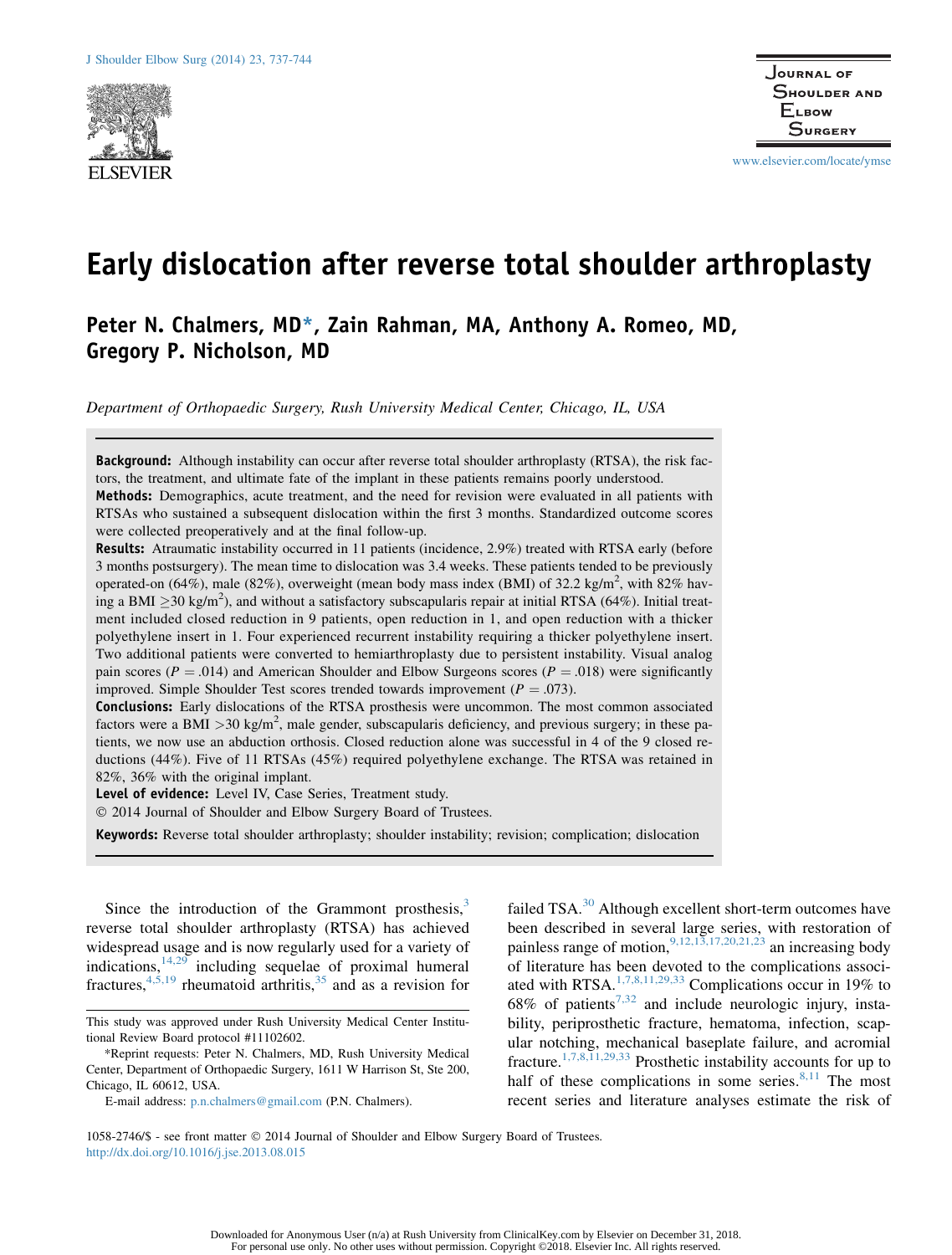Table I Summary of the patients included in our series

| Patient        | Sex | Age $(y)$ | Diagnosis   | BMI<br>(kg/m <sup>2</sup> ) | Previously<br>operated on? | Time from RTSA to<br>dislocation (wks) | Reduction<br>method | Operative treatment                                     |
|----------------|-----|-----------|-------------|-----------------------------|----------------------------|----------------------------------------|---------------------|---------------------------------------------------------|
| $\mathbf{1}$   | M   | 55.8      | CDSL        | 40.7                        | Yes                        | 1.0                                    | Open                | Open reduction alone                                    |
| $\overline{c}$ | M   | 65.2      | <b>FRCR</b> | 25.8                        | Yes                        | 3.0                                    | Clinic              | <b>None</b>                                             |
| 3              | M   | 77.0      | <b>FTSA</b> | 30.3                        | Yes                        | 1.9                                    | Closed              | <b>None</b>                                             |
| 4              | M   | 60.4      | <b>FRCR</b> | 36.4                        | Yes                        | 1.0                                    | Closed              | 9-mm spacer and $3+$ poly placed                        |
| 5              | M   | 73.6      | <b>GHOA</b> | 23.8                        | N <sub>o</sub>             | 5.0                                    | Closed              | Conversion to HHR                                       |
| 6              | F   | 56.5      | <b>FRCR</b> | 36.0                        | Yes                        | 12.0                                   | Revision            | 40-mm glenosphere, 9-mm spacer,<br>and $3+$ poly placed |
| $\overline{7}$ | M   | 73.5      | <b>CTA</b>  | 34.9                        | N <sub>o</sub>             | 2.6                                    | Clinic              | Conversion to HHR                                       |
| 8              | M   | 76.3      | <b>GHOA</b> | 32.4                        | N <sub>o</sub>             | 2.0                                    | Closed              | None                                                    |
| 9              | M   | 76.4      | <b>CTA</b>  | 30.3                        | Yes                        | 4.9                                    | Clinic              | None                                                    |
| 10             | F   | 79.5      | <b>CTA</b>  | 31.3                        | No                         | $\overline{c}$                         | Closed              | 9-mm spacer placed                                      |
| 11             | M   | 54.2      | <b>FRCR</b> | 32.5                        | Yes                        | $\overline{c}$                         | Closed              | 9-mm spacer and $3+$ poly placed                        |
| Mean           |     | 68.0      |             | 32.5                        | $64%$ yes                  | 3.4                                    |                     |                                                         |

BMI, body mass index; CDSL, chronic dislocation; CTA, rotator cuff tear arthropathy; F, female; FRCR, irreparable rotator cuff tear; FTSA, failed total shoulder arthroplasty; GHOA, glenohumeral osteoarthritis with a massive rotator cuff tear; HHR, humeral hemiarthroplasty; M, male; PHFx, failed open reduction and internal fixation of a proximal humeral fracture; Poly, polyethylene component; RA, rheumatoid arthritis with a massive rotator cuff tear; RTSA, reverse total shoulder arthroplasty.

instability as  $0\%$  to  $8\%$ .<sup>9,15,31</sup> The specific causes for dislocation after RTSA are incompletely understood; however, most authors believe that contributing factors include component malposition, $28$  inadequate tensioning of the soft tissue envelope,  $1,3,13,16$  insufficient subscapularis tendon for repair, $11$  and use of the deltopectoral approach vs the superolateral approach.<sup>1,3,10,14,20,25</sup>

Although instability is the most frequent complication in many series,  $8,11$  we are unaware of any clinical studies devoted to the presentation, evaluation, management, and prognosis of this complication. We therefore reviewed our own series of RTSAs to identify early  $( $3$  months), atraumatic post$ operative dislocations and describe the presentation, evaluation, management, and prognosis of this complication.

# Materials and methods

This study was a retrospective record review of prospectively collected data. The operative log of the senior author (G.P.N.) was reviewed from 2004 until the present, and those patients who underwent RTSA who experienced an atraumatic radiographically documented dislocation within 3 months postoperatively were included in this study. Exclusion criteria included patients with incomplete medical records, patients in whom instability was the result of a direct trauma, such as a fall, and patients with less than 6 months of follow-up.

## Data collection

Data were recorded in Excel X software (Microsoft, Redmond, WA, USA). The preoperative, operative, perioperative, and postoperative records for each patient were reviewed. Demographic and preoperative data collected included the age, sex, side of the surgery, side of hand dominance, body mass index (BMI), number and type of previous shoulder surgeries, and the diagnosis leading to RTSA. Operative data included the status and reparability of the subscapularis tendon at the initial RTSA as well as at all further operative interventions, the type and size of prosthesis implanted, and the need for adjunctive procedures at the time of RTSA, such as bone grafting or tendon transfer. Postoperative data included the time from RTSA to discovery of the dislocation, the inciting event, the initial treatment (open vs closed), the details of all further operative interventions, including any component exchanges or revisions, and any recurrence of instability after treatment. Clinical data collected preoperatively and at final follow-up were the visual analog pain (VAS) score, the simple shoulder test  $(SST)$ ,  $^{18}$ and the American Shoulder and Elbow Surgeons (ASES) score.<sup>24</sup>

Radiographs at final follow-up were reviewed for all patients. The Nerot-Sirveaux system was used to classify scapular notching.<sup>27</sup> In this system, a grade 1 defect is contained within the inferior pillar, a grade 2 defect progresses to the level of the inferior screw, a grade 3 defect extends over the screw, and a grade 4 defect extends to the baseplate.

#### Statistical analysis

All statistical analyses were performed in SPSS 18 software (IBM, Armonk, NY, USA). Descriptive statistics are reported. Planned statistical analyses included Kolmogorov-Smirnov testing to determine whether parametric or nonparametric tests would be more appropriate, and then, paired Student  $t$  tests or Mann-Whitney  $U$  tests, as appropriate, were used to compare preoperative and postoperative VAS, SST, and ASES scores.

# Results

## Demographics

Of the 385 RTSAs performed during the study period, 11 met our inclusion criteria, for an instability rate of 2.9% (Table I). These patients were followed up for a mean of

Downloaded for Anonymous User (n/a) at Rush University from ClinicalKey.com by Elsevier on December 31, 2018. For personal use only. No other uses without permission. Copyright ©2018. Elsevier Inc. All rights reserved.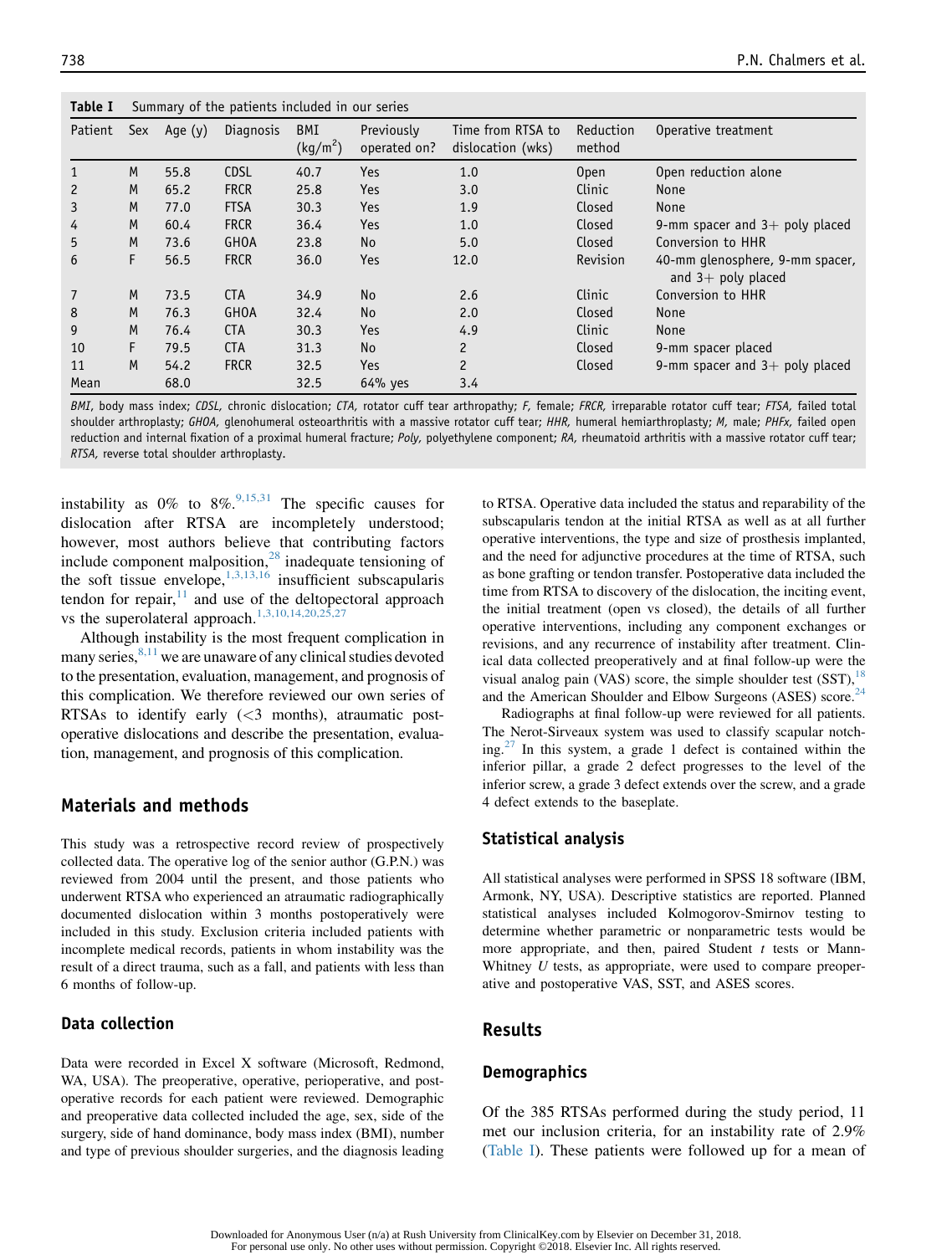

Figure 1 (A) Anteroposterior, (B) scapular-Y lateral, and (C) axillary lateral radiographs of patient 10, a 79-year-old obese woman who presented to our office with an end-stage rotator cuff tear arthropathy.

 $2.5 \pm 2.4$  years (range, 0.5-6.8 years). Our cohort included 2 women (18%) and 9 men (82%), with a mean age of 68.0  $\pm$  9.8 years (range, 54.2-79.5 years). Eighty-eight percent of patients were right-hand dominant, and all but 2 underwent RTSA on their dominant extremity. Seven of the 11 (64%) had previous surgery, which included 4 with failed rotator cuff repairs (Fig. 1). One patient had also undergone a previous TSA complicated by periprosthetic sepsis and loosening of the glenoid component that was managed by staged treatment with an antibiotic-laden polymethylmethacrylate spacer. One patient had a failed rotator cuff repair that required manipulation due to stiffness, leading to an unrecognized chronic anterior shoulder dislocation. One patient had an undergone open reduction internal fixation of a surgical neck fracture.

The mean BMI was  $32.2 \pm 4.8$  kg/m<sup>2</sup> (range, 23.8-40.7)  $\text{kg/m}^2$ ), and thus, our cohort on average was obese class I as determined by current World Health Organization (WHO) BMI guidelines<sup>34</sup>: 82% were classified as obesity class I or greater, 27% as obesity class II or greater, and 9% as obesity class III or morbid obesity.

## Operative factors

A variety of prostheses were used for the initial RTSAs. Ten patients (91%) underwent reconstruction with a Trabecular Metal Reverse Shoulder (Zimmer Inc, Warsaw, IN, USA), and 1 patient (9%) underwent reconstruction with a Delta III (Depuy Inc, Warsaw, IN, USA). During the study period, 20 Delta III prostheses, 45 Aequalis Reversed Shoulder prostheses (Tornier Inc., Bloomington, MN, USA), and 320 Zimmer Trabecular Metal Reverse Shoulder prostheses were implanted.

A deltopectoral approach was used in all cases. In all patients, the subscapularis tendon was tenotomized as a portion of the approach and, when possible, was repaired

Downloaded for Anonymous User (n/a) at Rush University from ClinicalKey.com by Elsevier on December 31, 2018. For personal use only. No other uses without permission. Copyright ©2018. Elsevier Inc. All rights reserved.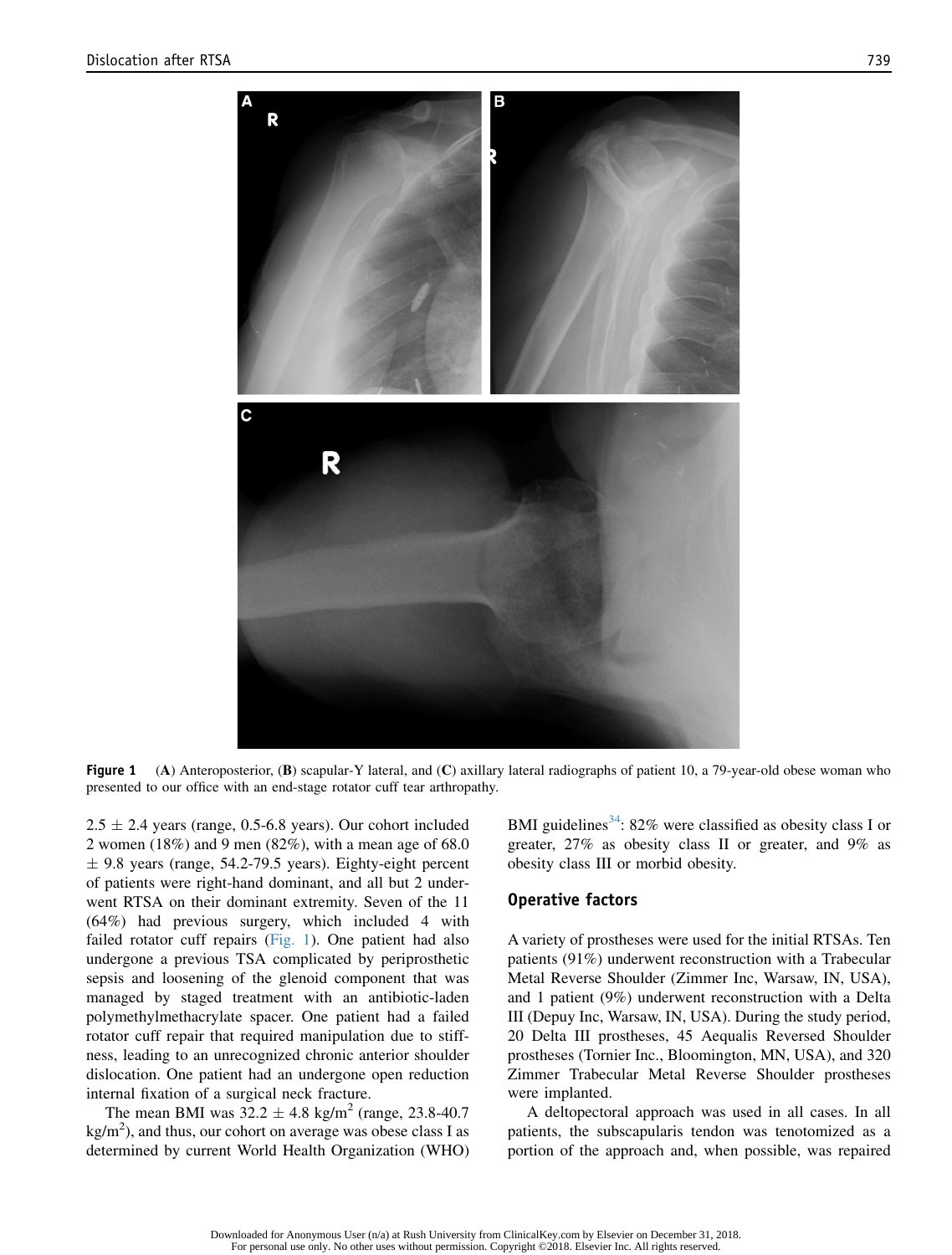

Figure 2 Patient 10, as shown in Figure 1, underwent reverse total shoulder arthroplasty and subsequentlly experienced a prosthetic dislocation. The patient was unaware of the dislocation and noted that she began having more difficulty moving her shoulder after turning in bed. (A) An anteroposterior view of the prothesis taken after closed reduction demonstrates concentric reduction of the prosthetic components with the arm in an abduction brace. (B) An anteroposterior view taken at the next postoperative visit demonstrates recurrence of superior dislocation of the reverse prosthesis without periprosthetic fracture.

with Ethibond sutures (Ethicon Inc, Somerville, NJ, USA). A repair was possible in 10 patients (91%), but in 4 (36%), the tendon was only partially reparable or was of poor quality.

In all cases, the glenoid was implanted with neutral version and a goal of  $10^{\circ}$  of inferior tilt. The humeral component was implanted with between  $10^{\circ}$  and  $20^{\circ}$  of retroversion. Two patients underwent concomitant transfer of the latissimus tendon, 1 underwent concomitant deltoid plasty, and 2 underwent concomitant glenoid bone grafting to fill a superior defect behind the baseplate. A 40-mm glenosphere was used in 8 patients (73%), and a 36-mm glenosphere was used in the remainder, depending on the size of the patient's native humeral head. An early superficial wound infection that developed in 1 patient was treated with irrigation and debridement, with component retention and resolution of the infection.

After the initial RTSA, all patients were immobilized in a sling for the first 4 postoperative weeks. No formal physical therapy was prescribed. All patients were allowed to use the hand and wrist in the sling for activities of daily living. Active range of motion and pendulums were not allowed within the first week. After the first week, the patients were allowed to begin pendulum exercises. At 4 weeks, patients were instructed on closed chain anterior deltoid exercises and a ''hitchhiker'' external rotation exercise to strengthen the teres minor.

#### Instability events

All 11 RTSAs dislocated anteriorly. Closed reduction was performed in 9 (Fig. 2), open reduction in 1 (it could not be reduced under anesthesia in closed fashion), and open reduction with placement of a thicker polyethylene spacer in 1. All patients were subsequently immobilized for 4 weeks in an abduction orthosis. They were then transitioned to a sling for 2 weeks. The patient who dislocated at 12 weeks had been experiencing, by patient history, a series of subluxation events. Because of the chronicity, open reduction with placement of a larger glenosphere and a thicker polyethylene insert was used as the initial treatment for this patient. After operative treatment, this patient remained stable.

Of the other 10 dislocated reverse total shoulders, 4 remained stable after the initial reduction. Three remained stable for another 3 months after being immobilized in the abduction orthosis, and then each patient experienced another dislocation. These patients underwent a revision to a thicker polyethylene insert at that time and have remained stable (Fig. 3). One other patient dislocated in the abduction orthosis, was revised to a thicker polyethylene insert, and now remains stable. Stability could not be achieved in 2 patients, and they were ultimately converted to a hemiarthroplasty. Thus, 82% of the early dislocations retained a RTSA. At the time of revision, the subscapularis was noted to be avulsed or severely deficient in all patients.

The mean time from RTSA to dislocation was  $3.4 \pm 3.2$ weeks, with only 1 dislocation (9%) occurring after 5 weeks postoperatively. The only patient with instability occurring after 5 weeks postoperatively had undergone gastric bypass surgery approximately 5 months before the RTSA. There was rapid weight loss, and at surgery, there was an overabundance of loose soft tissue at the shoulder, possibly contributing to instability at 12 weeks postoperatively.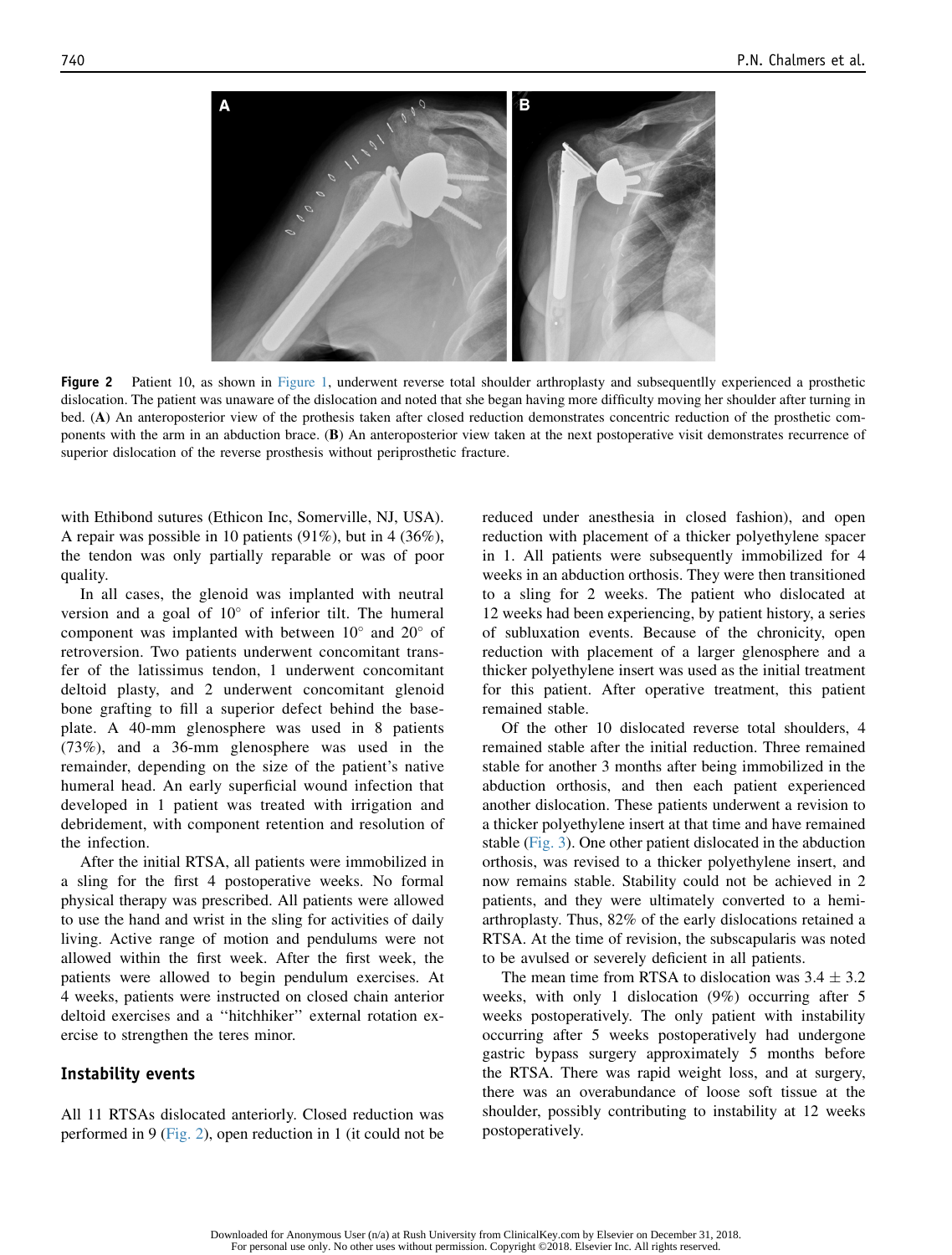

Figure 3 Patient 10, as shown in figures 1 and 2, subsequently underwent open revision and placement of a 9-mm metaphyseal spacer. (A) Anteroposterior and (B) axillary lateral views taken at the final follow-up demonstrate concentric reduction of the replacement with grade 1 inferior scapular notching.

Most of the patients were unaware of the dislocation, and all reported that their shoulder pain increased or the shoulder began to feel different after using their shoulder during activities of daily living, such as while using the arm to rise from bed (while still wearing an abduction brace), lighting an outdoor grill, carrying a weight, reaching to shut off a light, reaching into a back pocket, or rolling over in bed. Two patients admitted to significant alcohol use around the time of the dislocation events.

#### **Outcomes**

Kolmogorov-Smirnov testing confirmed all scores to be normally distributed ( $P > .05$  in all cases), and thus, paired Student *t* tests were performed. VAS pain scores significantly improved from  $6 \pm 2$  preoperatively to  $1 \pm 1$  at the final follow-up ( $P = .014$ , Fig. 4). SST scores trended towards improvement from  $2 \pm 1$  to  $9 \pm 3$  ( $P = .073$ , Fig. 4). ASES scores significantly improved from 33  $\pm$  11 to 81  $\pm$ 17 ( $P = .018$ ). Inferior scapular notching was present in 2 patients, of whom 1 had stage 1 notching and 1 had stage 3 notching.

# **Discussion**

Although instability after RTSA does occur,  $9,15,31$  and several studies have addressed possible causes biomechanically<sup>22,28</sup> and clinically,<sup>8,11</sup> to the best of our knowledge, no previous authors have described the clinical outcomes of those patients with instability after an RTSA. Herein we reviewed our clinical experience in 11 patients with a mean follow-up of 2.5 years. Instability developed in most of these patients in the acute postoperative period, within 5 weeks. The only patient who developed late instability had rapid weight loss that likely contributed. There were a predominance of men, patients with prior operations, obese patients, and patients with poor subscapularis tendon tissue. These patients had heterogeneous indications for RTSA, and no single preoperative diagnosis predominated. These dislocations were largely



**Figure 4** Mean outcomes scores  $\pm$  1 standard deviation. Preoperative scores are shown in blue and final follow-up scores are shown in green. Lower scores on the visual analog score (VAS) for pain denote less pain, with 10 being the worst pain imaginable  $(P = .014)$ . Higher scores on the simple shoulder test (SST) denote a better overall shoulder outcome, with 10 being normal ( $P =$ .073). On the American Shoulder and Elbow Surgeons (ASES) assessment, higher scores denote a better overall shoulder outcome, with 100 being normal ( $P = .018$ ).

unrecognized by the patients and tended to occur with activities of daily living.

Most of our patients required revision and exchange of modular components, but most were able to retain a RTSA. Despite this complication, these patients continued to experience benefits from RTSA compared with their preoperative state with respect to pain and function.

Instability remains a relatively uncommon complication of RTSA, likely due to the greater area for glenohumeral articulation, the nonanatomic  $155^{\circ}$  of inclination, and "constraint" provided by the implant design. $3,25$  Our own brief analysis of series with greater than 40 patients reports an average postoperative instability in 0% to 8%, with an average of 4.3% (Table II). Possible causes of prosthetic

Downloaded for Anonymous User (n/a) at Rush University from ClinicalKey.com by Elsevier on December 31, 2018. For personal use only. No other uses without permission. Copyright ©2018. Elsevier Inc. All rights reserved.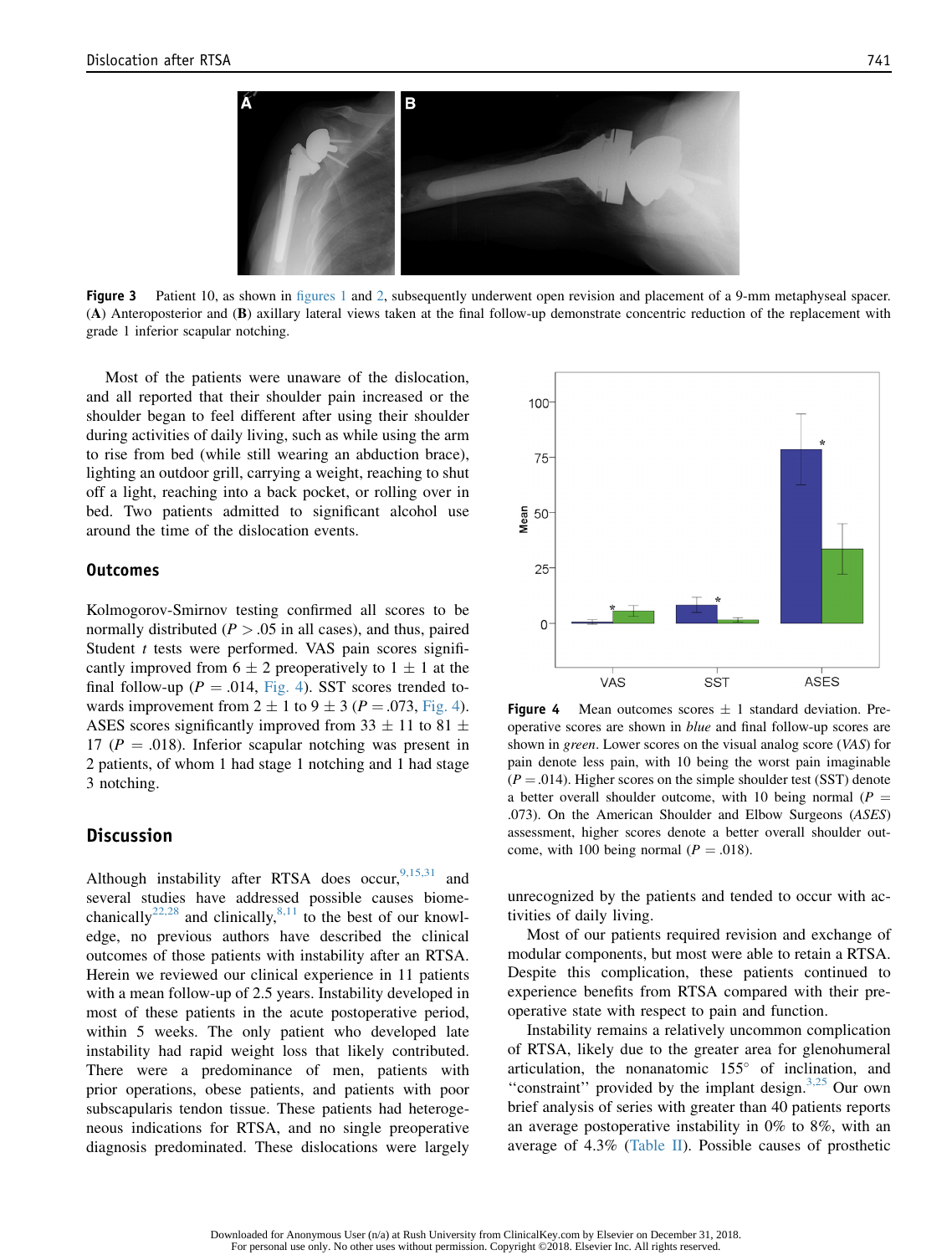| Table II               | Literature review*     |                 |                                                   |  |  |  |  |
|------------------------|------------------------|-----------------|---------------------------------------------------|--|--|--|--|
| <b>First</b><br>author | Year of<br>publication | Patients<br>No. | Patients with dislocations<br>No. (% of patients) |  |  |  |  |
| Boileau <sup>2</sup>   | 2006                   | 45              | 3(6.7)                                            |  |  |  |  |
| Cuff <sup>9</sup>      | 2008                   | 94              | 4(4.3)                                            |  |  |  |  |
| Frankle <sup>12</sup>  | 2005                   | 60              | 0(0)                                              |  |  |  |  |
| Guery <sup>15</sup>    | 2006                   | 77              | 3(3.9)                                            |  |  |  |  |
| Mulieri <sup>21</sup>  | 2010                   | 58              | 1(1.7)                                            |  |  |  |  |
| Seebauer <sup>26</sup> | 2005                   | 57              | 0(0)                                              |  |  |  |  |
| Sirveaux <sup>27</sup> | 2004                   | 88              | 0(0)                                              |  |  |  |  |
| Wall <sup>31</sup>     | 2007                   | 191             | 15(7.9)                                           |  |  |  |  |
| Werner <sup>32</sup>   | 2005                   | 58              | 5(8.6)                                            |  |  |  |  |
| Total                  |                        | 728             | 31(4.3)                                           |  |  |  |  |

\* A review of those series of reverse total shoulder arthroplasties with >40 patients, with the number of dislocations and the percentage of patients that were complicated by dislocation.

instability include poor implant positionining,  $5,28$  failure to properly tension the deltoid and conjoint tendon,  $1,3,13,16$ subscapularis incompetency, $11$  and the deltopectoral approach.1,3,10,14,20,25,27 Most patients in our series were unaware that their prosthesis was dislocated, and thus, it behooves the surgeon to obtain radiographs throughout the acute postoperative period, even in patients who are clinically doing well.

The most frequently cited cause for instability is inadequate tensioning of the deltoid and conjoint tendon.<sup>1,3,13,16,32</sup> A biomechanical analysis has confirmed soft tissue tension as more important than polyethylene depth or glenosphere size in prosthetic stability.<sup>16</sup> Our own series reflects this trend, with instability resolving in most patients after placement of an insert of increased thickness and with instability occurring after late loss of soft tissue tension in 1 patient. In this patient we also increased the glenosphere diameter; in all other patients, increasing glenosphere size was unnecessary to achieve stability.

We hypothesize that obesity likely contributes through a similar mechanism that prevents the surgeon from accurately assessing intraoperative soft tissue tensioning. The obesity and large soft tissue bulk may also create a decoaptation of the ball and socket when the arm is at the side, which, when coupled with muscle imbalance and fatigue in the early postoperative period, lead to a dislocation.

Methods to more accurately recreate anatomic lengthtension relationships for the soft tissue envelope, such as measurement of the lateral and vertical offset and total upper segment length compared with the contralateral extremity, are recommended in patients at risk for prosthetic instability. $1,7$  In our series and in several previous series, at-risk patients included men, previously operated-on patients, $1,3,19$  and obese patients. In particular, our own series included a preponderance of technically challenging patients, with post-traumatic sequelae, deltoid-plasty, concomitant bone grafting, and concomitant latissimus transfer. In at-risk patients, the surgeon may also wish to alter component position to achieve anatomic offset by changing the level of the humeral osteotomy, by creating a more valgus humeral osteotomy, by retroverting or anteverting the humeral component, depending on the direction of instability, $14,28$  by using an allograft-prosthetic composite on the humeral site to increase humeral length, $6$  by bone grafting the glenoid to increase the lateral offset,  $1,12,17$ or by placing the glenoid baseplate inferiorly.<sup>1</sup> If these are inadequate to achieve stability intraoperatively, then a thicker polyethylene insert could be trialed. $<sup>1</sup>$ </sup>

However, these exchanges are trade-offs, because increased soft tissue tension may place increased shear stress on the glenoid base plate and may increase the risk of glenoid loosening as well as placing increased traction/ shear forces on the acromion and possibly increasing the risk of an acromial stress fracture.<sup>2,3</sup> Increased socket depth is also a trade-off, because deeper inserts decrease the impingement-free arc of motion.<sup>16</sup> Polyethylene cold flow and inferior wear $^{22}$  may rapidly obviate the benefit obtained from a deeper polyethylene component. $^{26}$  Of note, despite these mechanical instability etiologies, 4 of the 9 attempted closed reductions (44%) were successful. These results suggest select patients may exist in a ''grey zone'' with sufficient laxity to lead to instability in the postoperative period but insufficient laxity to lead to recurrent instability after prosthesis encapsulation, scar formation, and restoration of physiologic muscle function, free of postoperative inhibition.

Comparative studies have differed about whether repair of the subscapularis tendon plays a role in the prevention of prosthetic instability. $8,11,13,31$  Anecdotally, many of the patients in our series had poor subscapularis tissue quality or irreparable tears, supporting repair of the subscapularis. Some authors have advocated not tenotomizing the subscapularis to decrease the risk of instability and of axillary nerve injury, but without a subscapularis tenotomy, inferior visualization can be very poor, thus preventing the surgeon from removing inferior tissue bulk, which can cause impingement, levering, and dislocation.<sup>7</sup> In some cases, the increased lateral offset in the RTSA may preclude subscapularis repair. Depending on the patient's anatomy, with the relative humeral lengthening of an RTSA, the subscapularis, can be translated inferior to the axis of the articulation and may not play a role in stabilization. Overall, the role of the subscapularis in the development of postoperative instability remains controversial. Of note, retention of the posterior rotator cuff can play a similar role. $<sup>1</sup>$ </sup>

Outcomes in our series were generally good, with little influence of the dislocation event on the eventual outcome in most patients. Numerous previous series have also described these findings.<sup>2,9,15,31,32</sup> However, 18% of patients did require conversion to a humeral hemiarthroplasty for instability not responsive to all operative and nonoperative measures. Similar to these 2 patients, several series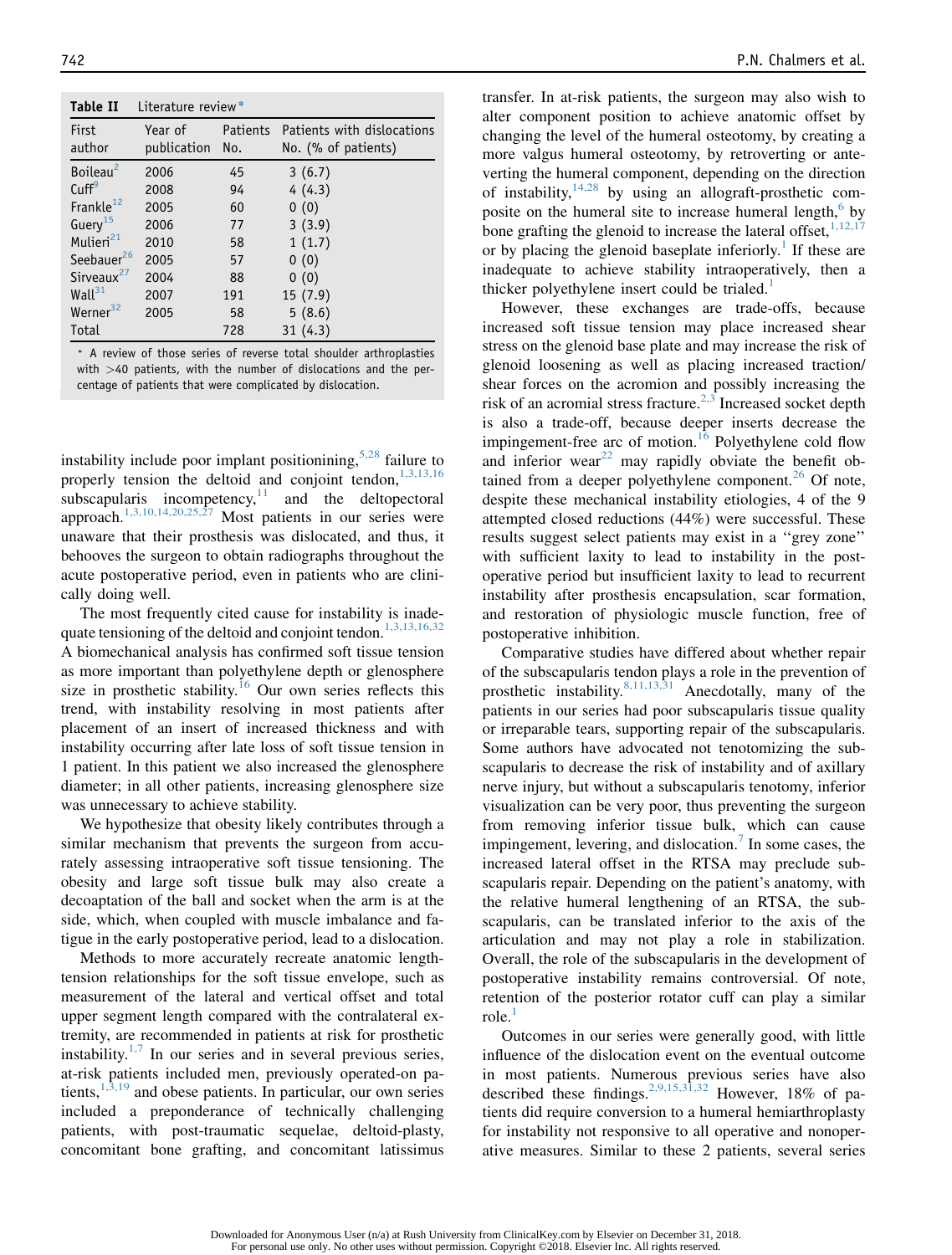have described poor outcomes in patients with instability after RTSA. Martinez et  $al<sup>19</sup>$  described 44 patients who underwent RTSA for sequelae of proximal humeral fractures followed up for a mean of 48 months, with 6 subsequent dislocations (13.6%), all of whom were dissatisfied with their results. Similarly, Gallo et  $al<sup>13</sup>$  described 57 patients who underwent RTSA for a variety of indications, 9 of which were subsequently complicated by instability. At final follow-up, only 3 of these patients had retained a reduced RTSA and all were left with significant functional deficits. However, 4 of these patients had concomitant periprosthetic sepsis. This series represents the first patients who underwent this particular procedure at that institution, and the surgical learning curve, well described for RTSA, $29,33$  may have played a role in these poor outcomes.

Our study has several limitations. Similar to other retrospective case reviews, the quality of our data is limited to what is available in the medical record. Our sample size is relatively limited. Given that this is a relatively infrequent complication of a relatively infrequently performed procedure, developing a large cohort of patients with this condition will likely require a multicenter effort. Our study is hindered by lack of a comparison group of patients who did not experience dislocations after RTSA, which would allow a better understanding of the pain and dysfunction created by this complication. In addition, without a control group, our study cannot comment on the risk factors for instability but only on the outcome of this complication.

Our study is also hindered by relatively short-term follow-up. It is possible that with an increased length of follow-up, more negative sequelae of these dislocation events will be demonstrated; however, given that most dislocations occurred very early in the postoperative course, it seems unlikely that any late effects would occur.

## Conclusion

Early dislocations of the RTSA prosthesis were uncommon. The most common associated factors were a BMI exceeding  $30 \text{ kg/m}^2$ , male sex, subscapularis deficiency, and previous surgery; in these patients, we now use an abduction orthosis postoperatively. Closed reduction alone was successful in 4 of the 9 closed reductions (44%). Five of 11 RTSAs (45%) required polyethylene exchange. Eighty-two percent were able to retain a reverse TSA, 36% with the original implant.

# Disclaimer

Dr Nicholson is a paid consultant for Tornier, receives research support from Tornier, Ossur, and Smith & Nephew, and receives royalties from Innomed Inc. Dr Romeo receives royalties from Arthrex Inc; is on the

speakers bureau for Arthrex Inc.; is a paid consultant for Arthrex Inc; receives research support from Arthrex Inc., DJO Surgical, Smith & Nephew, and Ossur; received other financial support from Arthrex Inc and DJO Surgical; receives publishing royalties from Saunders/ Mosby-Elsevier; serves on the editorial board for the Journal of Shoulder and Elbow Surgery and SLACK Inc, and serves as a board member for the American Orthopaedic Society for Sports Medicine, the American Shoulder and Elbow Surgeons, the Arthroscopy Association of North America, and Techniques in Shoulder and Elbow Surgery, and is current editor of Orthopaedics Today. The other authors, their immediate families, and any research foundations with which they are affiliated have not received any financial payments or other benefits from any commercial entity related to the subject of this article.

## References

- 1. Affonso J, Nicholson GP, Frankle MA, Walch G, Gerber C, Garzon-Muvdi J, et al. Complications of the reverse prosthesis: prevention and treatment. Instr Course Lect 2012;61:157-68.
- 2. Boileau P, Watkinson D, Hatzidakis AM, Hovorka I. Neer Award 2005: The Grammont reverse shoulder prosthesis: results in cuff tear arthritis, fracture sequelae, and revision arthroplasty. J Shoulder Elbow Surg 2006;15:527-40. http://dx.doi.org/10.1016/j.jse.2006.01.003
- 3. Boileau P, Watkinson DJ, Hatzidakis AM, Balg F. Grammont reverse prosthesis: design, rationale, and biomechanics. J Shoulder Elbow Surg 2005;14(1 Suppl S):147S-61S. http://dx.doi.org/10.1016/j.jse. 2004.10.006
- 4. Bufquin T, Hersan A, Hubert L, Massin P. Reverse shoulder arthroplasty for the treatment of three- and four-part fractures of the proximal humerus in the elderly: a prospective review of 43 cases with a short-term follow-up. J Bone Joint Surg Br 2007;89:516-20. http:// dx.doi.org/10.1302/0301-620X.89B4.18435
- 5. Cazeneuve JF, Cristofari DJ. The reverse shoulder prosthesis in the treatment of fractures of the proximal humerus in the elderly. J Bone Joint Surg Br 2010;92:535-9. http://dx.doi.org/10.1302/0301-620X. 92B4.22450
- 6. Chacon A, Virani N, Shannon R, Levy JC, Pupello D, Frankle M. Revision arthroplasty with use of a reverse shoulder prosthesisallograft composite. J Bone Joint Surg Am 2009;91:119-27. http:// dx.doi.org/10.2106/JBJS.H.00094
- 7. Cheung E, Willis M, Walker M, Clark R, Frankle MA. Complications in reverse total shoulder arthroplasty. J Am Acad Orthop Surg 2011; 19:439-49.
- 8. Clark JC, Ritchie J, Song FS, Kissenberth MJ, Tolan SJ, Hart ND, et al. Complication rates, dislocation, pain, and postoperative range of motion after reverse shoulder arthroplasty in patients with and without repair of the subscapularis. J Shoulder Elbow Surg 2012;21:36-41. http://dx.doi.org/10.1016/j.jse.2011.04.009
- 9. Cuff D, Pupello D, Virani N, Levy J, Frankle M. Reverse shoulder arthroplasty for the treatment of rotator cuff deficiency. J Bone Joint Surg Am 2008;90:1244-51. http://dx.doi.org/10.2106/JBJS.G.00775
- 10. De Wilde LF, Van Ovost E, Uyttendaele D, Verdonk R. [Results of an inverted shoulder prosthesis after resection for tumor of the proximal humerus]. Rev Chir Orthop Reparatrice Appar Mot 2002;88:373-8.